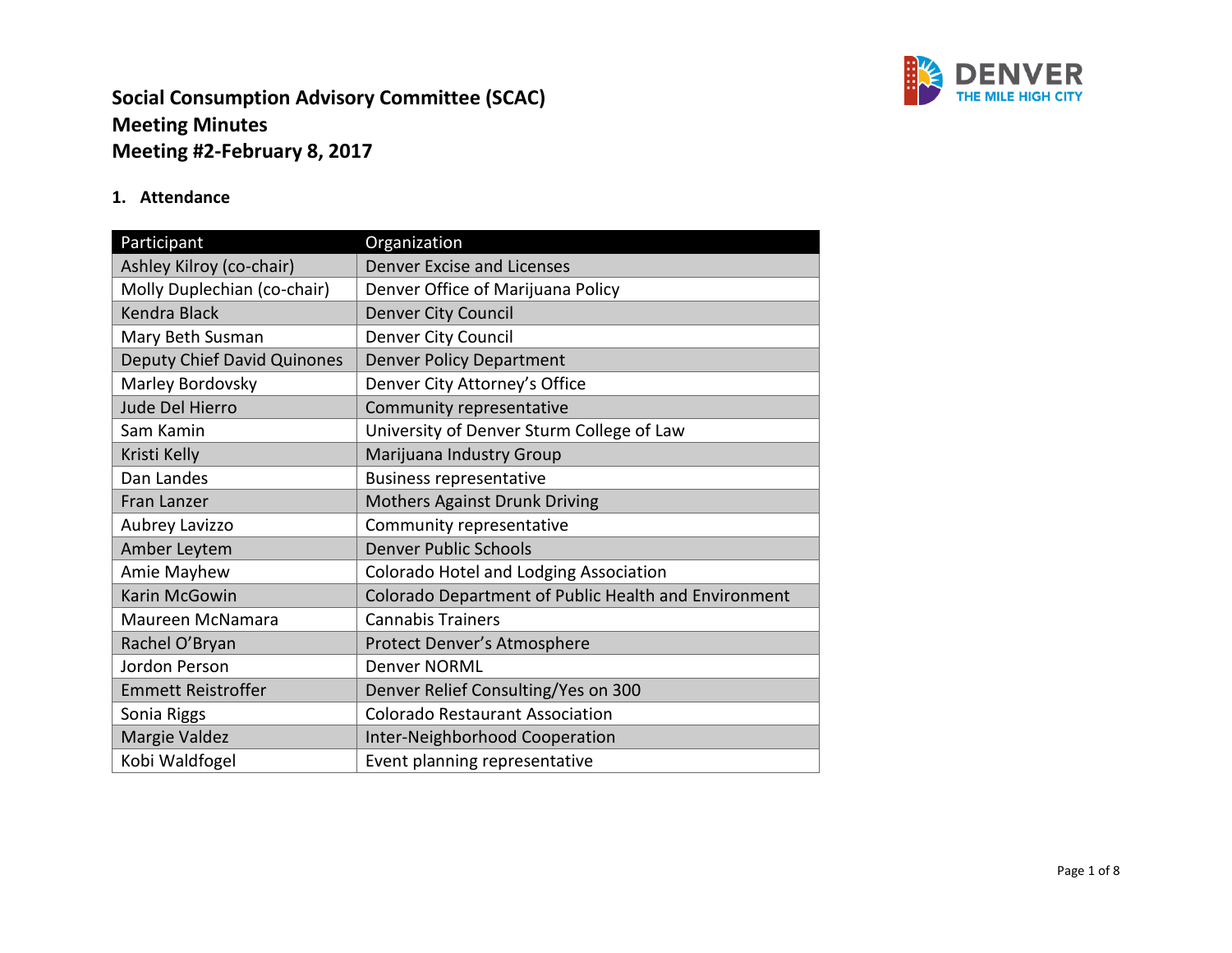

#### **2. Agenda**

- a. Introductions
- b. Review/Summary of Comments from Meeting 1
	- i. Proximity Restrictions
	- ii. Location Restrictions
	- iii. Unlawful acts
	- iv. Follow-up on Data Requests/Questions raised
		- 1. Crime Stats for "clustering"
		- 2. Possible definition of "where children congregate"
- c. Discussion Topics
	- i. Location restrictions continued from previous meeting
	- ii. Unlawful acts continued from previous meeting
	- iii. Application Requirements
	- iv. Operational Requirements

#### **3. Meeting Notes**

| <b>Item</b>                                                                                                 | <b>Discussion</b>                                                                                                                                                                                                                                                                                                                                                                                                                                                                                                                                                                                                                                                                                                                                                                                             |
|-------------------------------------------------------------------------------------------------------------|---------------------------------------------------------------------------------------------------------------------------------------------------------------------------------------------------------------------------------------------------------------------------------------------------------------------------------------------------------------------------------------------------------------------------------------------------------------------------------------------------------------------------------------------------------------------------------------------------------------------------------------------------------------------------------------------------------------------------------------------------------------------------------------------------------------|
| Sec. 6-311. Zoning,<br>1.<br>location, and<br>setback<br>requirements -<br>Proximity<br><b>Restrictions</b> | Picking up a discussion from the previous meeting, the group was asked about restricting<br>Designated Consumption Area permits (DCA's) from locating within 1,000 feet of "a place where<br>children congregate."<br>Previous concerns resurfaced about whether a buffer around "mixed use" facilities (places where<br>children occasionally congregate) would create unintended consequences.<br>Some members felt that the required evidence of community support provides discretion to eligible<br>neighborhood organizations (ENOs), and this restriction would take away some of that discretion.<br>Other group members cautioned that relying on the ENOs to create restrictions may put too much<br>pressure on ENOs. These members expressed that different ENOs have different bargaining tools. |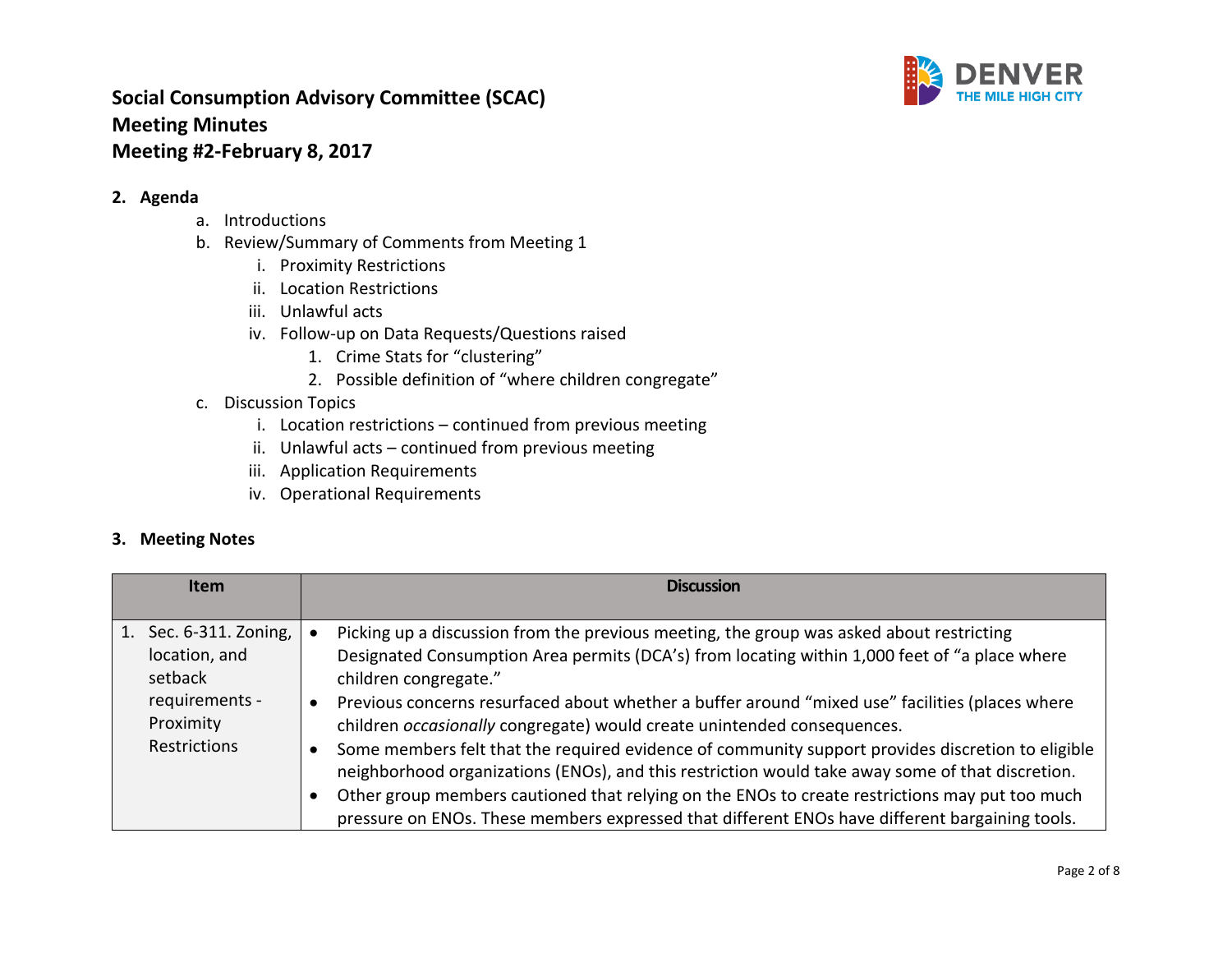

# **Social Consumption Advisory Committee (SCAC) Meeting Minutes**

# **Meeting #2-February 8, 2017**

|                        | Members continued to struggle over an enumerated list versus an open ended list of locations or<br>$\bullet$<br>facilities that would fall into the definition. |
|------------------------|-----------------------------------------------------------------------------------------------------------------------------------------------------------------|
|                        | Members wanted to look at it in three tiers: 1.) Where DCA's cannot be located, 2.) Where DCA's<br>$\bullet$                                                    |
|                        | cannot be within 1000 ft. and 3.) Where DCA's cannot be visible from.                                                                                           |
|                        | Some members wanted to include "churches" to the list of places where children congregate.<br>$\bullet$                                                         |
|                        | Others felt that it would be too restrictive to add "churches," especially in the Capitol Hill area for                                                         |
|                        | example. Members also noted that liquor stores are not prohibited from locating next to churches.                                                               |
|                        | Some members felt that the sticking point in the offered definition is the clause "places where<br>$\bullet$                                                    |
|                        | persons under 18 years of age gather for regularly scheduled" programs.                                                                                         |
|                        | All of the group members continue to agree that childcare, and alcohol/drug treatment facilities,<br>$\bullet$                                                  |
|                        | and schools were appropriate types of facilities to place distance restrictions around.                                                                         |
| 2. Crime Statistics    | Deputy Chief David Quinones explained that he sat down with his 17 crime analysts in order to try<br>$\bullet$                                                  |
| Regarding              | and develop parameters for these statistics. The consensus was that DPD does not gather crime                                                                   |
| Clustering (action     | statistics for other types of clustered businesses. Deputy Chief Quinones explained that when DPD                                                               |
| item from              | enforces regulations at other problem locations, it is based on the knowledge of individual officers                                                            |
| previous meeting)      | and on neighborhood complaints. Deputy Chief Quinones also presented general marijuana-related                                                                  |
|                        | crime statistics. He stated that any data gathering in the future will need to stay flexible.                                                                   |
| 3. Sec. 6-311. Zoning, | The Department explained that the initiative, as written, does not allow the City to impose the<br>$\bullet$                                                    |
| location, and          | same zoning restrictions as the zoning restrictions applicable to marijuana stores and centers.                                                                 |
| setback                | However, the underlying business use for permit location (i.e. coffee shop) would still have to                                                                 |
| requirements.          | obtain a valid zone use permit.                                                                                                                                 |
|                        | Jill Jennings-Golich, Deputy Director of Community Planning and Development (CPD) identified that<br>$\bullet$                                                  |
|                        | there would be concerns if the marijuana use (the accessory use) associated with a DCA was to                                                                   |
|                        | overtake the underlying business use (the primary use).                                                                                                         |
| 4. Sec. 6-309.         | The Department explained that, based on feedback from the last session, "processing" may be<br>$\bullet$                                                        |
| <b>Unlawful Acts-</b>  | stricken from the unlawful acts section. Additionally, permittees are now only restricted from                                                                  |
| continued from         | allowing the sale of marijuana, or the distribution of marijuana, for remuneration.                                                                             |
| previous meeting.      | One member was concerned about allowing DCA locations to have lockers where product could be<br>$\bullet$                                                       |
|                        | stored. That member stated that lockers may be included in proposed Senate Bill 17-063.                                                                         |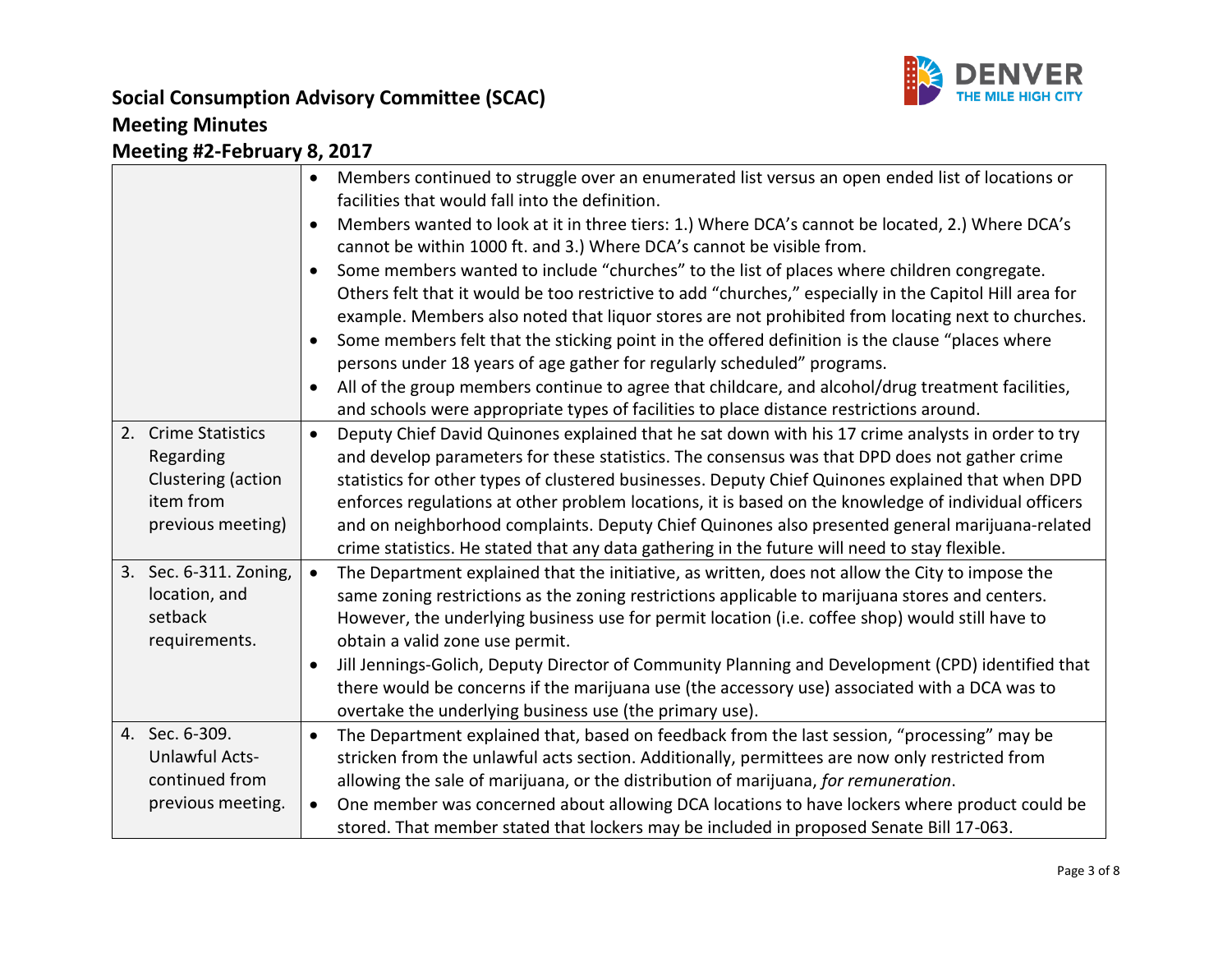

|                | It was clarified that, under the proposed language, storage of product would be prohibited. That         |
|----------------|----------------------------------------------------------------------------------------------------------|
|                | section prohibits "storage" of product. Another member also stated that permittees would be              |
|                | subject to the one-ounce possession limit, which would prohibit storage.                                 |
|                | Some members felt that visible intoxication and drugged driving should be incorporated into the          |
|                | unlawful acts section. These members also felt that Dram Shop liability laws should be applied here.     |
|                | Other members suggested that this would be difficult to enforce. For example, law enforcement's          |
|                | experience in implementing DUID (driving under the influence of drugs) laws indicate that methods        |
|                | used to identify marijuana intoxication are still evolving and difficult.                                |
|                | One member clarified that DUID laws are already enforceable, but visible intoxication would have to      |
|                | be a new offense.                                                                                        |
|                | Some members felt that permittees would be in a better position to ensure that patrons do not            |
|                | leave visibly intoxicated.                                                                               |
|                | At least one member mentioned that the rules could require DCA permittees to obtain liability            |
|                | bonds.                                                                                                   |
|                | The group then moved on to discuss whether the one-ounce limit for patrons would apply to                |
|                | medical marijuana patients. Most members felt that the one-ounce restriction was reasonable.             |
|                | However, some members also felt that medical patients should be able to bring the full two ounces        |
|                | into a DCA and also questioned what restricting medical patients to one ounce would solve for.           |
| 5. Sec. 6-309. | The current advertising restrictions for other types of marijuana businesses were presented and it       |
| Unlawful Acts- | was proposed that these same restrictions apply to DCA permittees.                                       |
| Advertising    | The City Attorney's Office clarified that the advertising restriction would not prohibit a fixed sign on |
| Restrictions   | the same zone lot as the permitted premises solely for identification purposes.                          |
|                | Kyle Dalton, Community Planning and Development, explained that each zone district also has              |
|                | specific requirements regarding billboard advertising and signs.                                         |
|                | The group agreed that the advertising restrictions that apply to medical marijuana centers and retail    |
|                | stores should also apply to DCA permittees.                                                              |
|                | The City Attorney's Office also clarified that the State Licensing Authority has advertising rules       |
|                | related to television, radio, the internet and print media.                                              |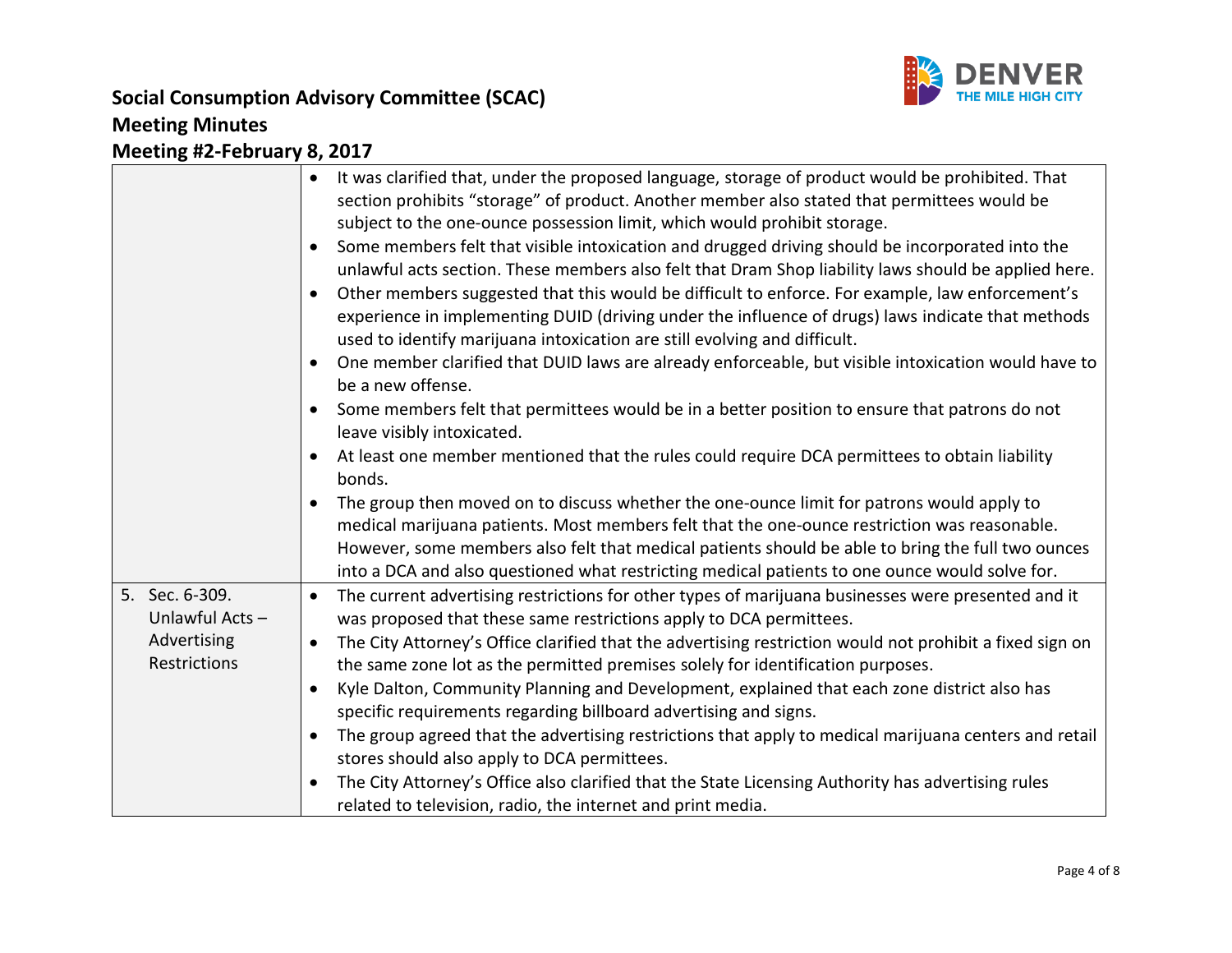

## **Social Consumption Advisory Committee (SCAC) Meeting Minutes**

## **Meeting #2-February 8, 2017**

|                                                                                                                      | $\bullet$                                        | Members agreed that the State Licensing Authorities restrictions should be incorporated into the<br>rules and regulations.<br>One member clarified that the restrictions located in the state rules are fairly liberal                                                                                                                                                                                                                                                                                                                                                                                                                                                                                                                                                                                                                                                                                                                                                                                        |
|----------------------------------------------------------------------------------------------------------------------|--------------------------------------------------|---------------------------------------------------------------------------------------------------------------------------------------------------------------------------------------------------------------------------------------------------------------------------------------------------------------------------------------------------------------------------------------------------------------------------------------------------------------------------------------------------------------------------------------------------------------------------------------------------------------------------------------------------------------------------------------------------------------------------------------------------------------------------------------------------------------------------------------------------------------------------------------------------------------------------------------------------------------------------------------------------------------|
| 6. Sec. 6-308.<br>Application<br>Requirements<br>7. Sec. 6-310.<br>Operational<br>Requirements --<br>Outside smoking | $\bullet$                                        | Some members expressed support for the current language in the initiative. The current language<br>requires an employee training manual that includes procedures to identify and respond to over-<br>intoxication. These members suggested that industry personnel who are certified trainers under the<br>state Responsible Vendor Training Program could help develop these procedures.<br>All members agreed that "a place where children congregate" needs to be defined for visibility<br>purposes.<br>Some members expressed a concern that a 1,000-foot restriction would not necessarily ensure that<br>outdoor smoking is not "visible" by children.                                                                                                                                                                                                                                                                                                                                                 |
| occurring at street<br>level may not be<br>visible from any<br>place where<br>children<br>congregate                 |                                                  |                                                                                                                                                                                                                                                                                                                                                                                                                                                                                                                                                                                                                                                                                                                                                                                                                                                                                                                                                                                                               |
| 8. Sec. 6-310.<br>Operational<br>Requirements --<br>Cameras                                                          | $\bullet$<br>$\bullet$<br>$\bullet$<br>$\bullet$ | Some members opposed video cameras inside of a Designated Consumption Area due to privacy<br>concerns.<br>Other members suggested that, although this should not be a requirement, insurance companies<br>may require cameras inside of a DCA.<br>One member suggested that cameras could be helpful in providing evidence of potential diversion,<br>or other law violations on the premises. Similarly, businesses may want cameras inside of DCAs to<br>provide evidence if personal property is taken, or if patrons are in danger. At least one member<br>stated that cameras can be very important in solving crimes.<br>One member suggested that cameras only be required at points of ingress and egress so as to not<br>be invasive. Other members agreed, stating that outdoor cameras are required for stores and<br>centers. Moreover, one member stated that outdoor cameras would provide evidence of how these<br>business interact with the businesses and patrons surrounding the premises. |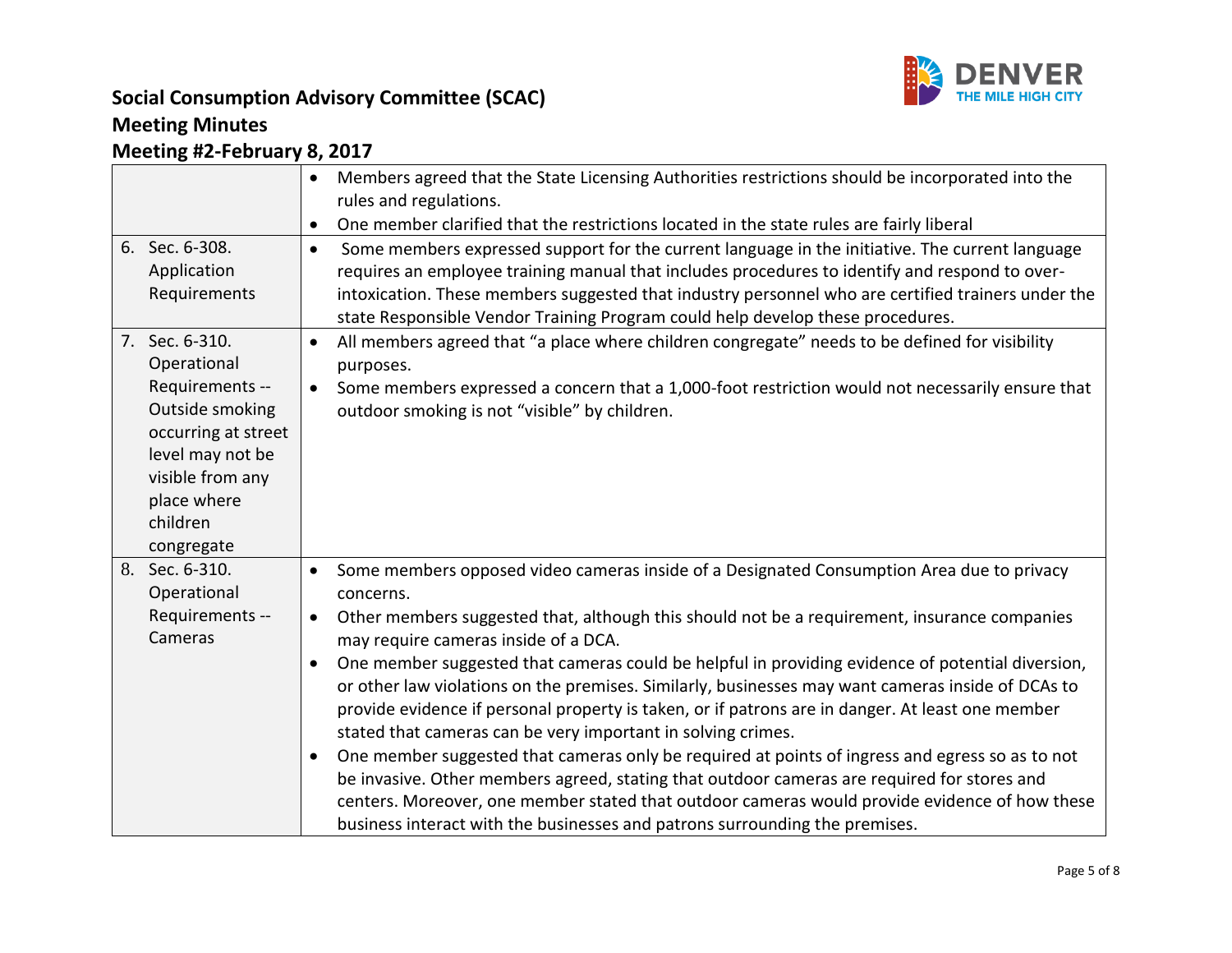

## **Social Consumption Advisory Committee (SCAC) Meeting Minutes**

## **Meeting #2-February 8, 2017**

| 9.<br>Sec. 6-310.  | One member suggested that a waste plan may be excessive because, unlike other marijuana<br>$\bullet$               |
|--------------------|--------------------------------------------------------------------------------------------------------------------|
| Operational        | facilities, there should not be very much marijuana waste associated with DCA locations.                           |
| Requirements-      | Another member stated that even with small amounts of waste, some facilities have problems with<br>$\bullet$       |
| Marijuana Waste    | "dumpster diving" in order to obtain peripheral marijuana product, for example, gloves used by                     |
| Plan               | marijuana trimmers. This member stated that certain waste disposal methods could be very cost<br>effective.        |
|                    | Generally, most members agreed that the business should have flexibility when developing a waste<br>disposal plan. |
| 10. Sec. 6-310.    | Bill Benerman, Department of Environmental Health (DEH), explained the specifics of the new odor<br>$\bullet$      |
| Operational        | ordinance adopted by City Council, and the rules and regulations adopted by the Board of                           |
| Requirements-      | Environmental Health.                                                                                              |
| Odor Control Plan. | Some members questioned how an odor control plan would practically limit the odor from outdoor<br>$\bullet$        |
|                    | marijuana smoke. These members suggested that they would have similar concerns with odor                           |
|                    | control plans as marijuana waste plans. Specifically, these members cautioned that certain                         |
|                    |                                                                                                                    |
|                    | standards should not be too subjective, specific or onerous, especially if the odor control                        |
|                    | technology for outdoor smoking hasn't been developed.                                                              |
|                    | One member felt that requiring a complex or technical odor control system would make obtaining a<br>$\bullet$      |
|                    | DCA permit cost prohibitive.                                                                                       |
|                    | Other members reiterated that this concern could be covered in Good Neighbor Agreements<br>$\bullet$               |
|                    | (GNAs) or included in the evidence of community support.                                                           |
|                    | Other members noted that DCAs can be located in "embedded commercial districts" within<br>$\bullet$                |
|                    | residential neighborhoods, therefore, an odor control plan should be required for outdoor smoking.                 |
|                    | Moreover, if the Department requires a waste plan, it should also require an odor control plan.                    |
|                    |                                                                                                                    |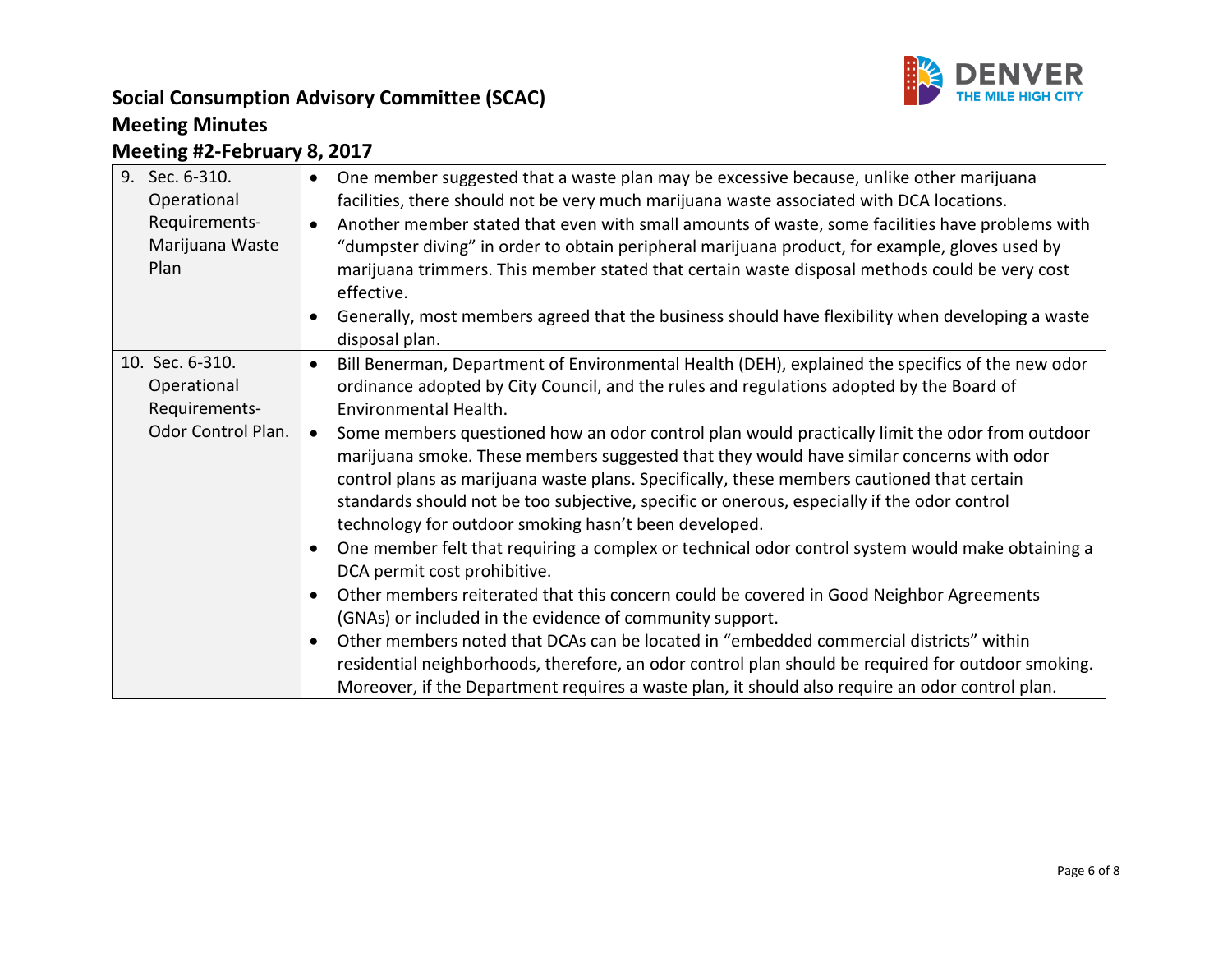

| <b>Public Comment</b> |                                                                                                                                                                                                                                                                                                                                                                                                                                                                                                                                                                                                                                                                                                                                                                                                                                                                                                                                                                                                                                                                                                                                                                                                                                                                                                                                                                                                                                                                                                                                                                                                                                                                                                                                                                                                                                                                                                                                                                                                                                                                                                                                   |  |
|-----------------------|-----------------------------------------------------------------------------------------------------------------------------------------------------------------------------------------------------------------------------------------------------------------------------------------------------------------------------------------------------------------------------------------------------------------------------------------------------------------------------------------------------------------------------------------------------------------------------------------------------------------------------------------------------------------------------------------------------------------------------------------------------------------------------------------------------------------------------------------------------------------------------------------------------------------------------------------------------------------------------------------------------------------------------------------------------------------------------------------------------------------------------------------------------------------------------------------------------------------------------------------------------------------------------------------------------------------------------------------------------------------------------------------------------------------------------------------------------------------------------------------------------------------------------------------------------------------------------------------------------------------------------------------------------------------------------------------------------------------------------------------------------------------------------------------------------------------------------------------------------------------------------------------------------------------------------------------------------------------------------------------------------------------------------------------------------------------------------------------------------------------------------------|--|
| <b>Item</b>           | <b>Discussion</b>                                                                                                                                                                                                                                                                                                                                                                                                                                                                                                                                                                                                                                                                                                                                                                                                                                                                                                                                                                                                                                                                                                                                                                                                                                                                                                                                                                                                                                                                                                                                                                                                                                                                                                                                                                                                                                                                                                                                                                                                                                                                                                                 |  |
| <b>Public Comment</b> | Priscilla Solis (Deputy Director of Denver NORML) - Ms. Solis had comments relating to vaporization<br>and the one-ounce limitation. She stated that one ounce is generally sufficient for most consumers,<br>especially if the consumer is vaporizing marijuana. She also suggested that the application of the<br>one-ounce limitation to concentrates and edibles should be clarified.<br>Matt Bell (Cannabis Consulting) - Mr. Bell expressed concerns about sponsorship. He felt that the<br>group should discuss sponsorship regulations because permittees may seek to monetize their<br>business models using sponsors.<br>Cliff Gordon (Dispensary Manager) - Mr. Gordon expressed concerns about the proximity<br>restrictions. He suggested that adding churches may unduly restrict the number of available<br>locations. He suggested that the proximity restrictions applicable to bars would be more appropriate<br>because these DCA permits are for consumption only. Mr. Gordon also suggested that indoor<br>consumption would be easier to control than outdoor smoking, if the Colorado Clean Indoor Air Act<br>would allow indoor smoking.<br>Pete Bialick (GASP) - Mr. Bialick suggested that the only feasible way to control outdoor smoking is<br>to move the smoking or prohibit it. Mr. Bialick also stated that the American HVAC society has said<br>that there may be chemicals in vaporized marijuana and tobacco smoke that cannot be filtered<br>through the HVAC system. Mr. Bialick suggested that there may be chemicals in vaporized marijuana<br>smoke that could cause cancers and the group should look at ventilation requirements.<br>Justin Henry (Liquor Licensee) - Mr. Henry wanted to emphasize that the group should focus on<br>regulatory certainty. For example, he suggested that the group should be clear if the proximity<br>measurement is conducted via pedestrian access or in a straight line. He also suggested that<br>potential permittees should pay attention to occupancy loads, fire codes, and building codes, prior to<br>beginning any application process. |  |